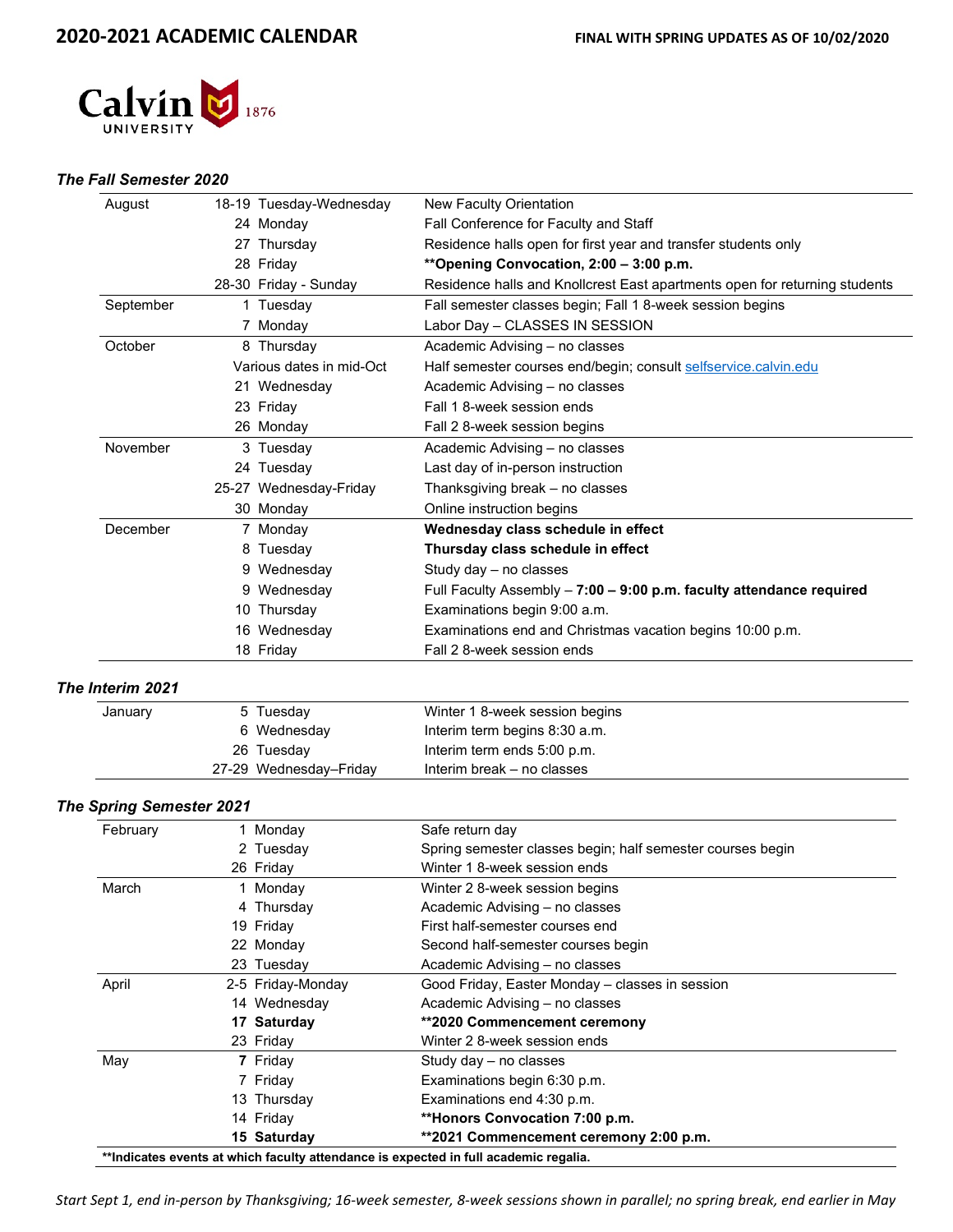# **FALL 2020 SEMESTER**

| Week            | Monday                    | Tuesday          | Wednesday        | Thursday          | Friday                      | Month           |
|-----------------|---------------------------|------------------|------------------|-------------------|-----------------------------|-----------------|
| Prep Week       | $24 - Fall$<br>Conference | 25               | 26               | 27                | 28 - Opening<br>Convocation | <b>AUGUST</b>   |
| Week 1          | 31                        | $\overline{1}$   | $\overline{2}$   | $\overline{3}$    | $\overline{4}$              |                 |
| <b>Fall 1.1</b> |                           | $\mathbf{1}$     | $\overline{2}$   | $\overline{3}$    | $\overline{4}$              |                 |
| Week 2          | 7 - Labor Day             | $\boldsymbol{8}$ | $\boldsymbol{9}$ | 10                | 11                          |                 |
| <b>Fall 1.2</b> | 7 - Labor Day             | $\boldsymbol{8}$ | $\overline{9}$   | 10                | 11                          |                 |
| Week 3          | 14                        | 15               | 16               | 17                | 18                          | SEPTEMBER       |
| <b>Fall 1.3</b> | 14                        | 15               | 16               | 17                | 18                          |                 |
| Week 4          | 21                        | 22               | 23               | 24                | 25                          |                 |
| <b>Fall 1.4</b> | 21                        | 22               | 23               | 24                | 25                          |                 |
| Week 5          | 28                        | 29               | 30               | $\overline{1}$    | $\overline{2}$              |                 |
| <b>Fall 1.5</b> | 28                        | 29               | 30               | $\overline{1}$    | $\overline{2}$              |                 |
| Week 6          | $\overline{5}$            | $\sqrt{6}$       | $\overline{7}$   | $\,8\,$           | $\overline{9}$              |                 |
| <b>Fall 1.6</b> | $\overline{5}$            | $6\phantom{1}6$  | $\overline{7}$   |                   | $\overline{9}$              |                 |
| Week 7          | 12                        | 13               | 14               | 15                | 16                          | <b>OCTOBER</b>  |
| <b>Fall 1.7</b> | 12                        | 13               | 14               | 15                | 16                          |                 |
| Week 8          | 19                        | 20               | 21               | 22                | 23                          |                 |
| <b>Fall 1.8</b> | 19                        | 20               |                  | $\overline{22}$   | $\overline{23}$             |                 |
| Week 9          | 26                        | 27               | 28               | 29                | 30                          |                 |
| <b>Fall 2.1</b> | 26                        | 27               | 28               | 29                | 30                          |                 |
| Week 10         | $\overline{2}$            | $\overline{3}$   | $\overline{4}$   | $\overline{5}$    | 6                           |                 |
| <b>Fall 2.2</b> | $\overline{2}$            |                  | $\overline{4}$   | 5                 | 6                           |                 |
| Week 11         | $\overline{9}$            | 10               | 11               | 12                | 13                          | <b>NOVEMBER</b> |
| <b>Fall 2.3</b> | $\overline{9}$            | 10               | 11               | 12                | 13                          |                 |
| Week 12         | 16                        | 17               | 18               | 19                | 20                          |                 |
| <b>Fall 2.4</b> | 16                        | $17\,$           | 18               | 19                | 20                          |                 |
| Week 13         | 23                        | 24               | 25               | 26 - Thanksgiving | 27                          |                 |
| <b>Fall 2.5</b> | 23                        | 24               |                  |                   |                             |                 |
| Week 14         | 30                        | $\overline{1}$   | $\overline{2}$   | $\overline{3}$    | $\overline{4}$              |                 |
| <b>Fall 2.6</b> | 30                        | $\mathbf{1}$     | $\overline{2}$   | $\overline{3}$    | $\overline{4}$              |                 |
| Week 15         | 7-Wed schedule            | 8-Thurs sched    | $\overline{9}$   | 10                | 11                          |                 |
| <b>Fall 2.7</b> | $\overline{7}$            | 8                | $\overline{9}$   | $10\,$            | $11\,$                      |                 |
| Week 16         | 14                        | 15               | 16               | 17                | 18                          | <b>DECEMBER</b> |
| <b>Fall 2.8</b> | 14                        | 15               | $16\,$           | $\overline{17}$   |                             |                 |
|                 | 21                        | 22               | 23               | 24                | 25                          |                 |
| <b>BREAK</b>    | 28                        | 29               | 30               | 31                | $\mathbf 1$                 |                 |

| <b>COLOR KEY</b>                 |                                   |                           |
|----------------------------------|-----------------------------------|---------------------------|
| <b>CLASS - Semester</b>          | Fall Semester - 16 weeks          | September 1 - December 18 |
| $CLASS - 1st$ eight-week session | Fall Session $1 - 8$ weeks        | September 1 - October 23  |
| $CLASS - 2nd$ eight-week session | Fall Session 2 – 8 weeks          | October 26 - December 18  |
| Interim                          | Interim $-4$ weeks                | January 6-26              |
| NO CLASS                         | Winter/Spring Semester - 16 weeks | February 2– May 15        |
| 8-Week Exams<br>16-Week Exams    | Winter Session $1 - 8$ weeks      | January 5 - February 26   |
| Convocation / Commencement       | Winter Session $2 - 8$ weeks      | March $1 -$ April 23      |
| Advising/Study Days - NO CLASS   |                                   |                           |

*Start Sept 1, end in-person by Thanksgiving; 16-week semester, 8-week sessions shown in parallel; no spring break, end earlier in May*